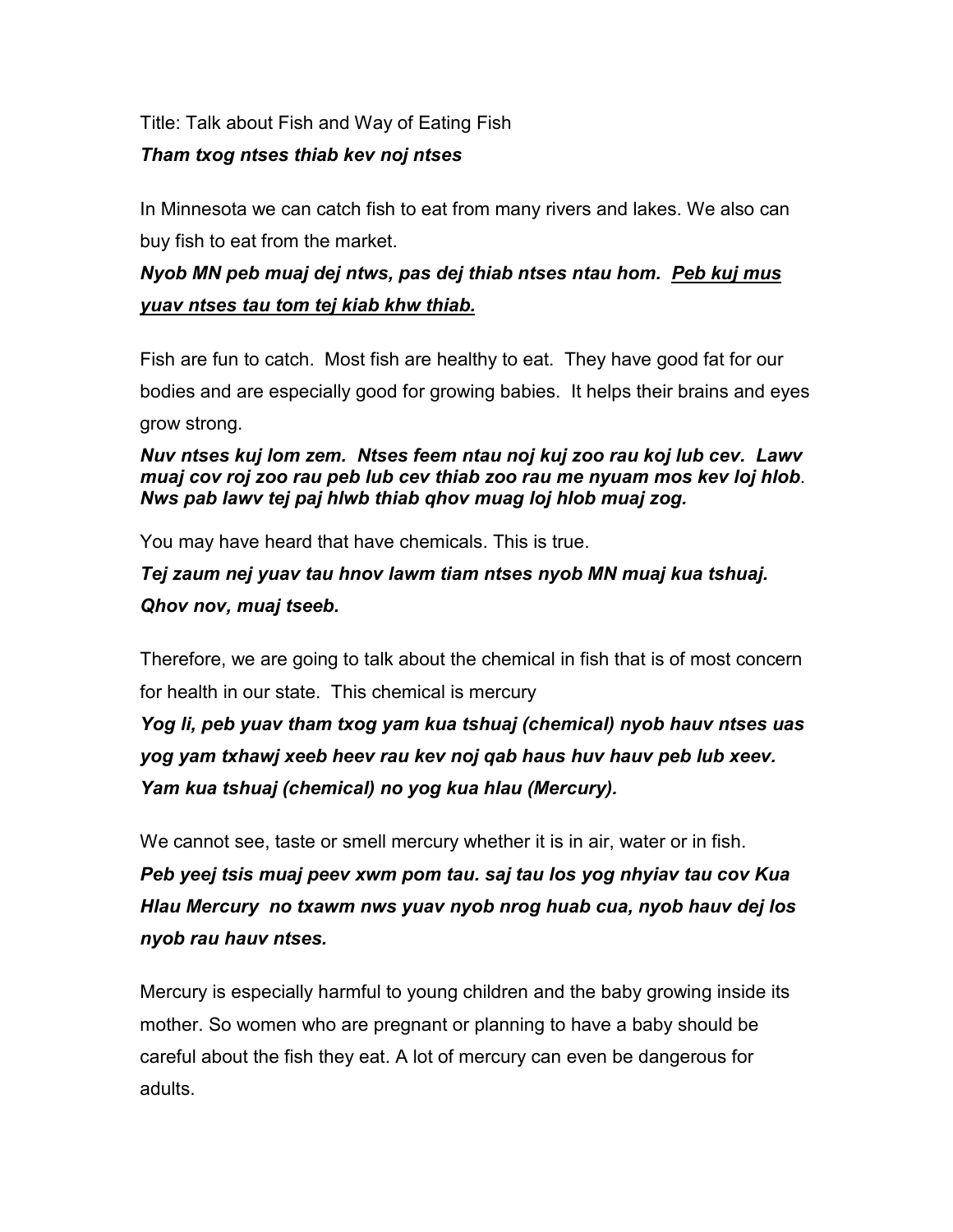*Kua Hlau (Mercury) mauj peev xwm ua mob rau me nyuam yau thiab me nyuam mos uas tseem loj hlob nyob hauv leej niam lub nrog cev. Yog li, cov poj niam uas xeeb tub los sis tseem npaj yuav muaj me nyuam, yuav tau xyuam xim, txog rau tej ntses lawv noj. Cov Kua Hlau Mercury no thaum muaj ntau kuj muaj cuab kav ua teeb meem rau cov neeg laus.*

But fish are nutritious to eat, so how can we get the good health benefits from

fish for ourselves and our family without getting too much mercury?

### *Tab sis, ntses kuj yog ib yam zoo noj, yog li yuav ua li cas, peb thiaj li yuav tau txoj kev noj qab haus huv los ntawm kev noj ntses, rau peb tus kheej thiab peb tsev neej, thiab cais kom txhob tau cov Kua Hlau Mercury no ntau ntau?*

Many people make the mistake by thinking that fish from clear lakes and rivers are good and safe to eat. But mercury does not follow or obey that rule. Mercury resides in all lakes and rivers whether or not they are clear or murky and in the city or rural.

## *Muaj ntau leej yuav xav yuam kev tias ntses nyob hauv tej dej ntshiab yuav huv thiab zoo noj, tsi muaj teeb meem. Tab sis, Kua Hlua Mercury tsis mloog los ua raws li txoj cai no. Kua hlau (Mercury) yeej muaj nyob rau txhua lub pas dej thaib cov dej ntws tsis hais cov dej yuav ntshiab los nrov los sis yuav nyob hauv nroog los nyob sab nraum.*

This is because mercury comes with the wind and air. Mercury gets into the air

from power plants that burn coal to make electricity and burning trash that

contains mercury. Mercury can travel long distances in the air. Most of the

mercury in the air in Minnesota are blown in from other places.

*Qhov no vim yog Kua Hlua Mercury yas los nrog huab nrog cua. Nws nyob rau saum tej huab cua, vim yog los ntawm tej chaw zom ua hluav taws xob uas hlawv pob zeb thee thiab khoom sws uas muaj Kua Hlau (Mercury). Mercury muaj peev xwm yas mus tau deb, nrog huab cuab. Feem ntau ntawm cov KuaHlau (Mercury) nyob saum huab cua hauv MN no, yog tshuab lwm qhov los.*

It is not a problem to our body's health when we breathe the air but it is a problem when the mercury falls into lakes and rivers.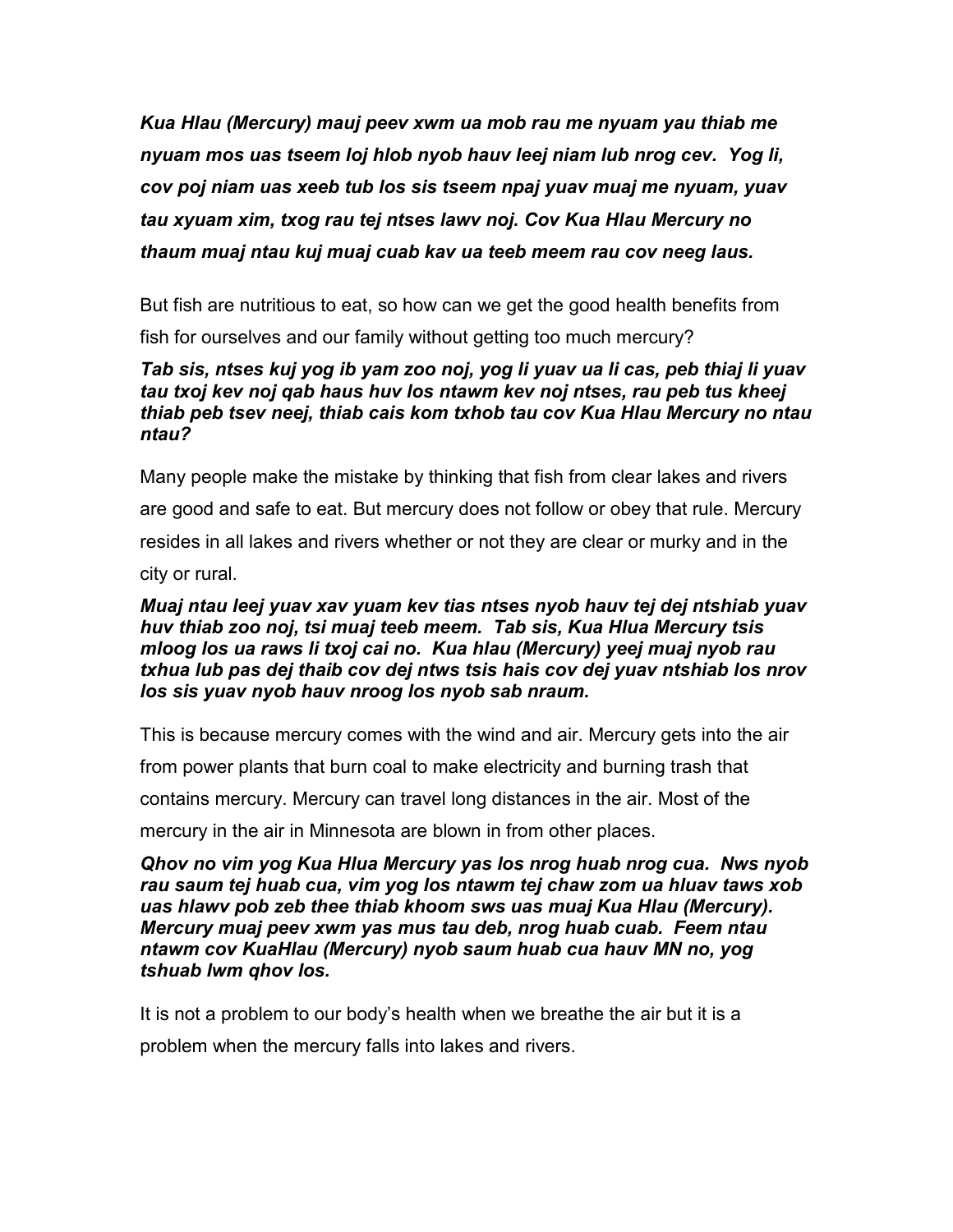### *Nws tsis muaj teeb meem rau peb lub cev thaum peb ua pa, tab sis nws muaj teeb meem thaum cov Kua Hlau Mercury no poob rau pas dej thiab tej dej ntws.*

It gets into the food fish eat. Fish can't get the mercury out of their bodies.

#### *Nws poob mus rau ntses tej zaub noj. Ntses tsis muaj peev xwm tshem tau cov Kua Hlau Mercury no tawm ntawm lawv cev nqaij daim tawv mus.*

When bigger fish eat the smaller fish, they will get the mercury from the smaller

fish. The more small fish they eat, the more mercury builds up in their bodies.

The longer they live, the more fish they eat and the more mercury they have in

their bodies.

*Yog thaum tus ntses loj noj tus ntses mes lawv yuav tau cov Kua Hlau Mercury no los ntawm tus ntses mes. Thaum lawv yim noj cov ntses mes, lawv yim huab tau cov Kua Hlau Mercury no ntau ntxiv rau hauv lawv lub cev. Lawv yim nyob ntev, lawv yim noj cov ntses mes ntau ntxiv, thiab yim muaj cov Kua Hlau Mercury nyob hauv lawv lub nrog cev lawm ntau.*

On the other hand, fish that only eat bugs and plants have less mercury than fish

that eat other fish.

### *Tab sis, cov ntses uas tsuas noj kab thiab zaub nkaus xwb, lawv muaj cov Kua Hlau Mercury no tsawg dua cov ntses uas noj lwm cov ntses.*

Bigger fish and older fish have the most mercury.

### *Tus ntses loj dua thiab laus dua, muaj Kua Hlua Mercuryj ntau dua.*

So, to get the good health benefits that come from eating fish with little mercury,

choose fish that are smaller and younger. Choose fish that don't eat other fish.

*Yog li, yuav kom tau txoj kev noj qab haus huv los ntawm kev noj ntses uas muaj Kua Hlau Mercury tsawg, Xaiv tej ntses uas mes zog thiab mos. Xaiv tej ntses uas tsis noj lwm cov ntses.*

Though our body has the ability to get rid of mercury naturally, it will take a some time to get rid of the mercury from our body.

*Txawm peb lub cev muaj cuab kav tshem tau cov Kua Hlau Mercury no ntawm hauv peb lub cev tawm, nws yuav siv sij hawm ntev heev rau peb lub cev, ua rau cov Kua Hlau Mercury no yaj kom tas tawm hauv peb lub cev.*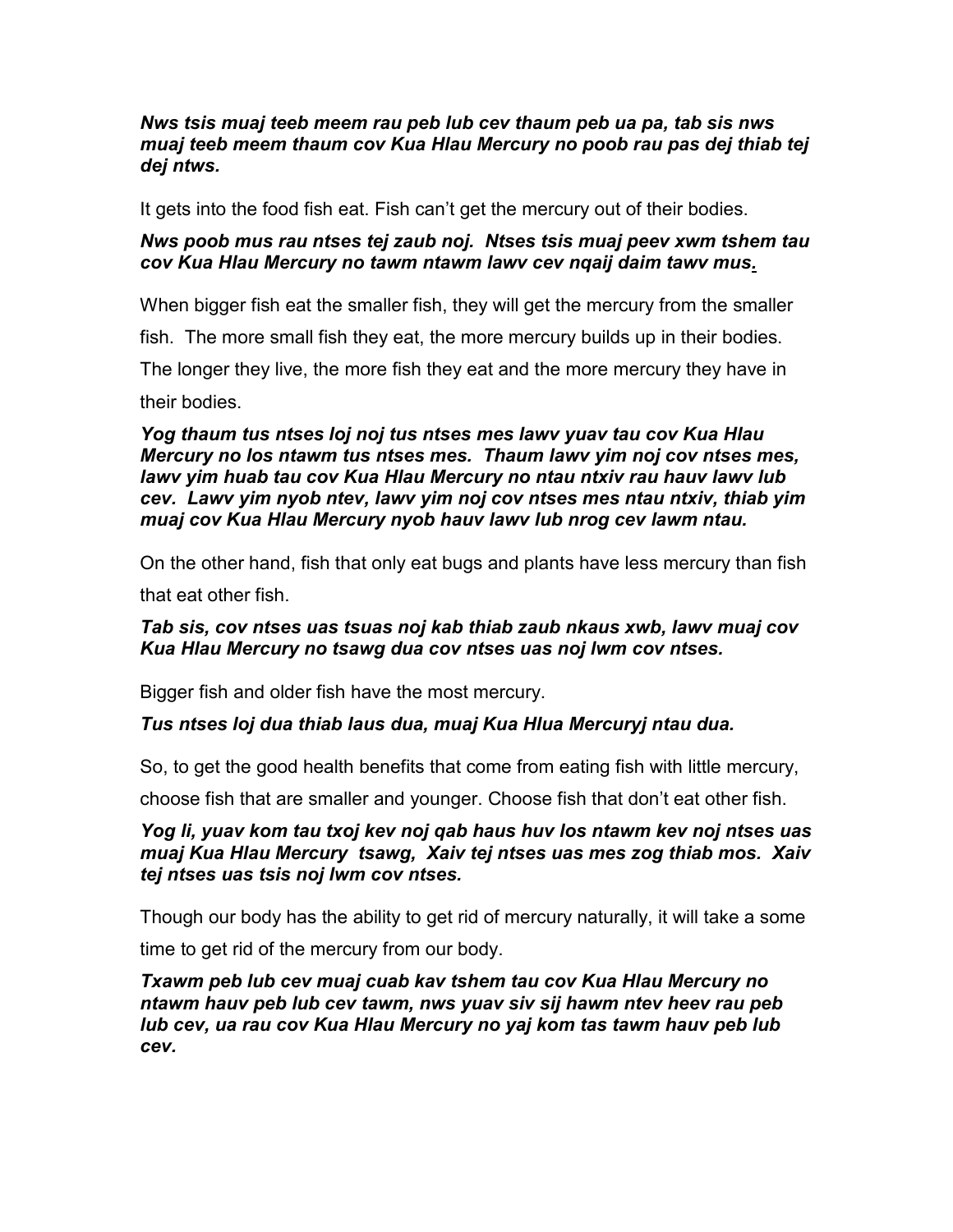So, after choosing the right kind and the smaller size of fish to eat, we must wait for some time before eating another meal with fish.

While we wait, our bodies will slowly get rid of the mercury.

*Yog li, tom qab xaiv tau hom ntses uas yog thiab hom ntses mes, los noj, peb yuav tsum tau tos kom ntev me ntsis ua ntej peb rov qab noj duas ib pluag ntses.*

*Lub sib hawm peb tseem tos, peb lub cev yuav muab cov Kua Hlau Mercury no mab mam zom tawm mus.*

That way, the mercury will not hurt us or our children, and we will get the good health benefits that come from fish.

*Thaum ua raws li no, Mercury thiaj yuav tsis ua rau peb los tej me nyuam muaj mob, thiab peb thiaj li tau txoj kev noj qab haus huv los ntawm kev noj ntses.*

Minnesota Department of Health health scientists have developed advice that will help us to know the benefits of eating fish like all the good nutrition as well as to avoid contaminants like mercury as much as possible.

*MN lub Koom Haum Saib Kev Noj Qab Haus Huv Hauv Xeev MN nov, peb cov neeg tshuaj ntsuam tau los tsim kev cob qhia uas pab nej kom paub zoo txog rau ntawm kev noj ntses xws li txhua yam kuj yog zoo zaub thaib zam cov Kua Hlau mercury kom ntau li ntau tau.*

This advice is for two groups of people. The kinds of advice are different for these two different groups. The first group is women who won't become pregnant and men. This group can eat as much bluegill sunfish, crappie, and perch as they want. The advice for this group regarding fish that eat other fish which is largemouth, smallmouth, walleye and northern pike is permitted one meal per week. For group number 2, the advice is different.

*Qhov lus qhia no yog rau ob pab neeg. Cov lus qhia no nyias muaj txawv nyias tsis zoo ib yam rau cov neeg no. Thawj pab yog rau cov poj niam uas lawv tsis xeeb tub thiab cov txiv neej. Pab no nej noj cov ntses bluegill*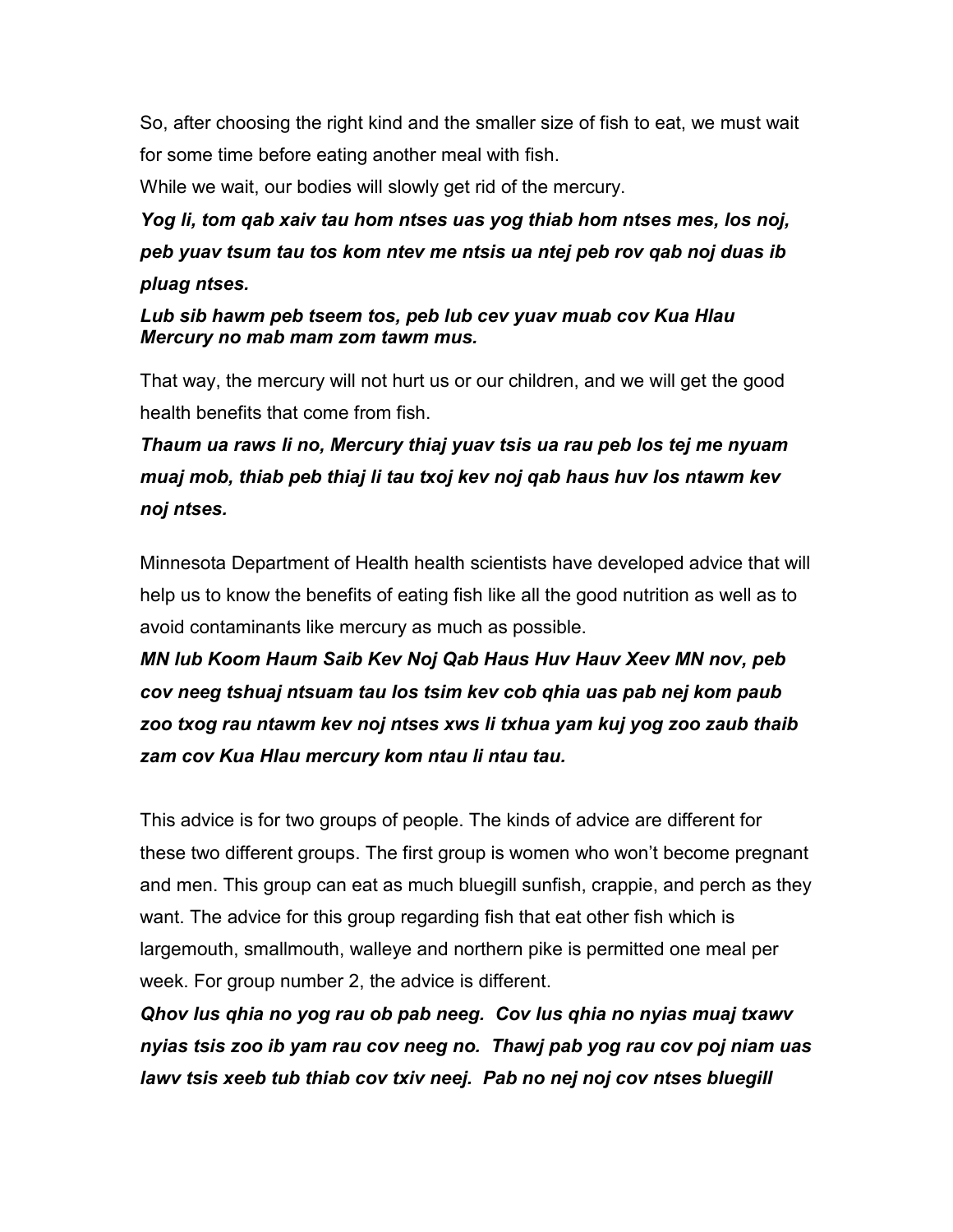*sunfish, crappie thiab perch ntau npaum lis nej xav noj los kuj tau. Cov lus hais qhia rau pab neeg no txog kev noj ntses xws li yog ntses largemouth, smallmouth, walleye thiab ntses nothern pike yog cia nej noj tau ib vas thiv ib pluag xwb. Rau pab ob, cov lus hais qhia kuj txawv.*

Group number 2 includes women who are pregnant or who might become pregnant and children, the advice lets them eat bluegill sunfish, crappie, and perch one meal per week. Bluegill and crappie are fish that don't eat other fish and have less mercury in their body.

*Pab thib ob yog rau cov poj niam uas lawv yeej xeeb tub lawm los sis yog tej zaum lawv kuj tseem yuav xeeb tub thiab cov me nyuam yaus, cov lus qhias no yog cia rau nej noj cov ntses bluegill sunfish, crappie, thiab perch ib vas thiv ib pluag. Cov ntses bluegill sunfish thiab crappie lawv yog cov ntses uas tsis noj lwm cov ntses thiaj li muaj kua hlau (mercury) tsawg dua nyob hauv lawv lub cev.* 

For fish that eat other fish, the advice is more restricted because they accumulate more mercury in their body. So, for smallmouth bass, largemouth bass, walleye and northern pike, the advice only allow one meal per month. *Yog rau cov ntses uas noj lwm cov ntses qhov lus qhia no yuav ib nyuag nruj zog vim cov ntses no nws muaj kua hlau (mercury) ntau duas nyob rau lawv lub cev. Yog li, rau cov ntses npev qhov ncauj me (smallmouth bass) thiab cov ntses npev qhov ncauj loj (large mouth bass), Walleye thiab Northern Pike, qhov lus qhia no tsuas pub noj ib hli ib pluag xwb. Ntses npev dawb (white bass) los kuj ib yam li thiab.* 

The advice for how often we can safely eat white bass is the same for all people. Men, women and children can safely eat white bass one time each month. This advice may change as we update our information for white bass.

*Cov lus qhia no hais tias peb noj ntses npev dawb (white bass) ntau npaum li cas pluas thiaj li yuav nyab xeeb tag nrho rau peb txhua leej txhua tus*